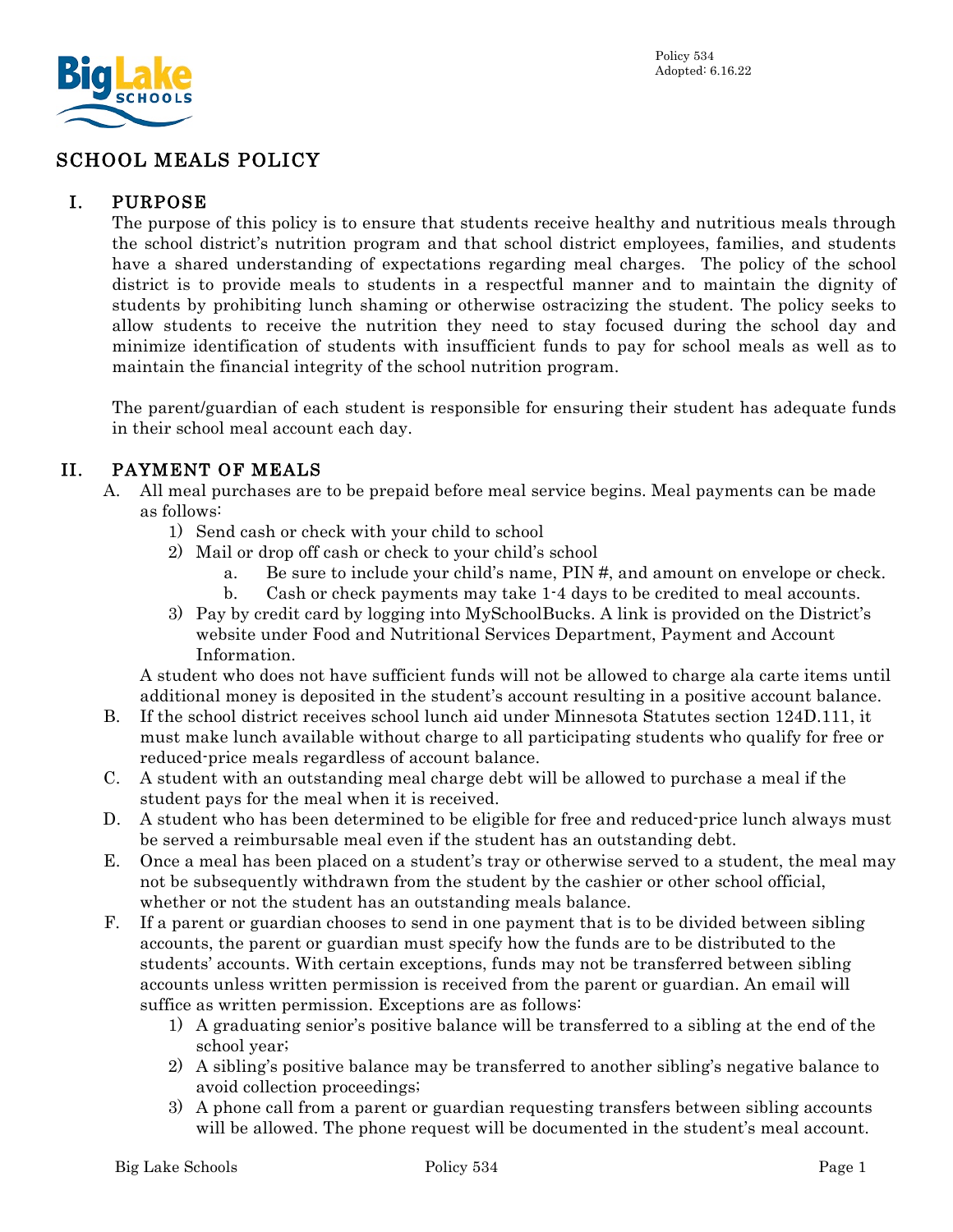## III. LOW OR NEGATIVE ACCOUNT BALANCES – NOTIFICATION

- A. The school district will make reasonable efforts to notify families when meal account balances are low or fall below zero.
- B. Families will be notified of low or outstanding negative balances as follows:
	- 1) When a student's meal account has reached a balance of positive \$5, an email reminder will be sent to parents reminding them the meal account has reached a low level. The email reminder will be sent once a week.
	- 2) When a student's meal account has reached a balance of negative \$10, an email reminder will be sent to parents or guardians, reminding them the meal account has reached a negative level. Weekly emails will continue as long as the meal account balance remains a negative \$10 or below.
	- 3) When a student's meal account if \$50 in deficit, a letter will be sent to the family. The letter will encourage payment as soon as possible and an Application for Meal Benefits will be attached to the letter.
	- 4) For negative balances that continue to be greater than \$50, letters will be sent monthly. In addition, the negative balance will be considered for referral to a collection agency following the end of the school year.
- C. Reminders for payment of outstanding student meal balances will not demean or stigmatize any student participating in the school lunch program, including, but not limited to, dumping meals, withdrawing a meal that has been served, announcing or listing students' names publicly, or affixing stickers, stamps, or pins.

#### IV. UNPAID MEAL CHARGES

- A. The school district will make reasonable efforts to communicate with families to resolve the matter of unpaid charges. Where appropriate, families may be encouraged to apply for free and reduced-price meals for their children.
- B. The school district will make reasonable efforts to collect unpaid meal charges classified as delinquent debt. Unpaid meal charges are designated as delinquent debt when payment is overdue, the debt is considered collectable, and efforts are being made to collect it.
- C. Negative balances of more than \$50 not paid prior to the end of the school year, will be turned over to the superintendent or superintendent's designee for collection. The school district does use a collection agency to collect unpaid school meal debts after reasonable efforts first have been made by the school district to collect the debt. Other collection options may include, but are not limited to, use of collection agencies, claims in the conciliation court, or any other legal method permitted by law.
- D. The school district may not enlist the assistance of non-school district employees, such as volunteers, to engage in debt collection efforts.
- E. The school district will not impose any other restriction prohibited under Minnesota Statutes section 123B.37 due to unpaid student meal balances. The school district will not limit a student's participation in any school activities, graduation ceremonies, field trips, athletics, activity clubs, or other extracurricular activities or access to materials, technology, or other items provided to students due to an unpaid student meal balance.

## V. COMMUNICATION OF POLICY

- A. This policy and any pertinent supporting information shall be provided in writing (i.e., mail, email, back-to-school packet, student handbook, etc.) to:
	- 1) All households at or before the start of each school year;
	- 2) Students and families who transfer into the school district, at the time of enrollment; and
	- 3) All school district personnel who are responsible for enforcing this policy.